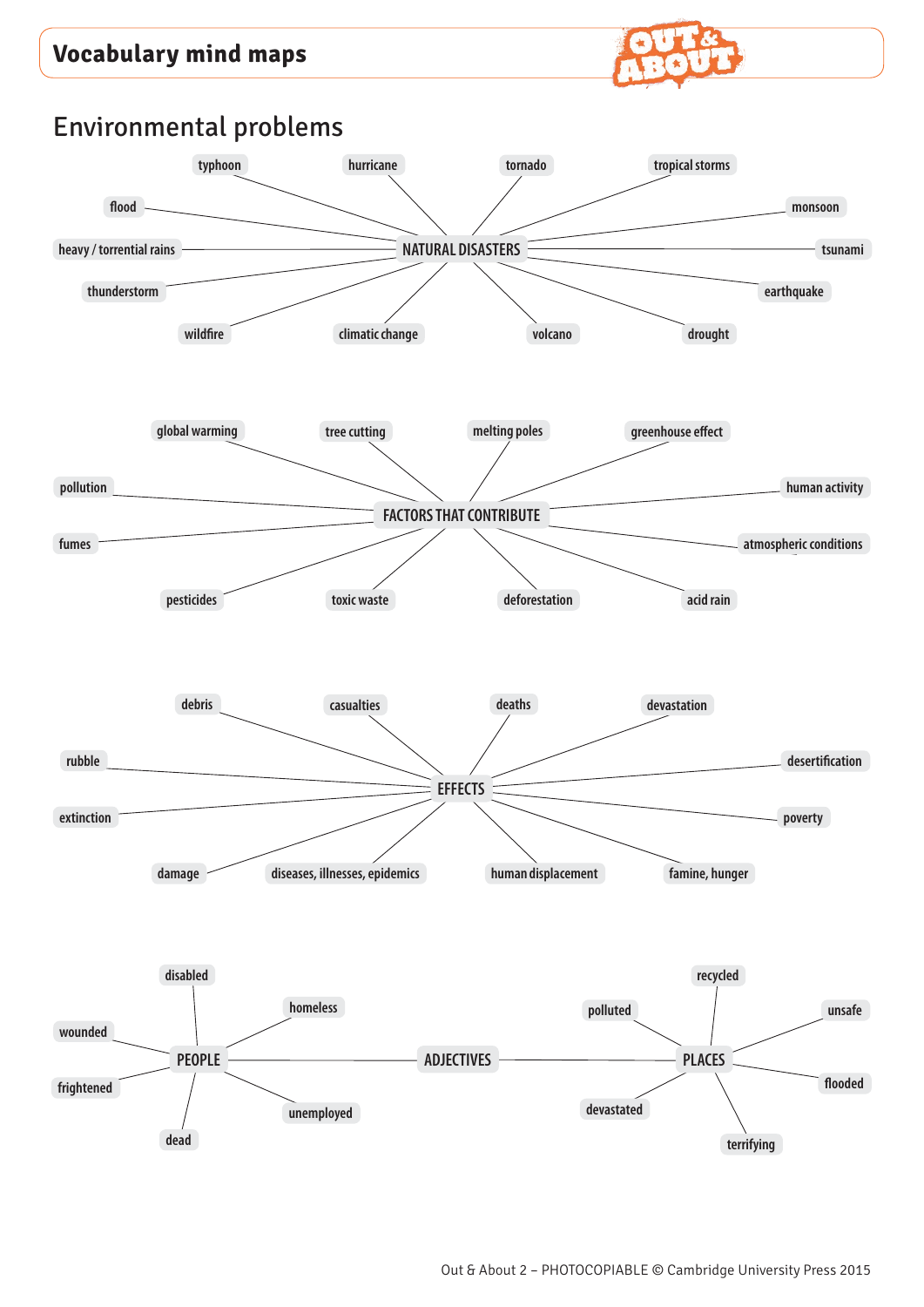## **Vocabulary mind maps**



Health